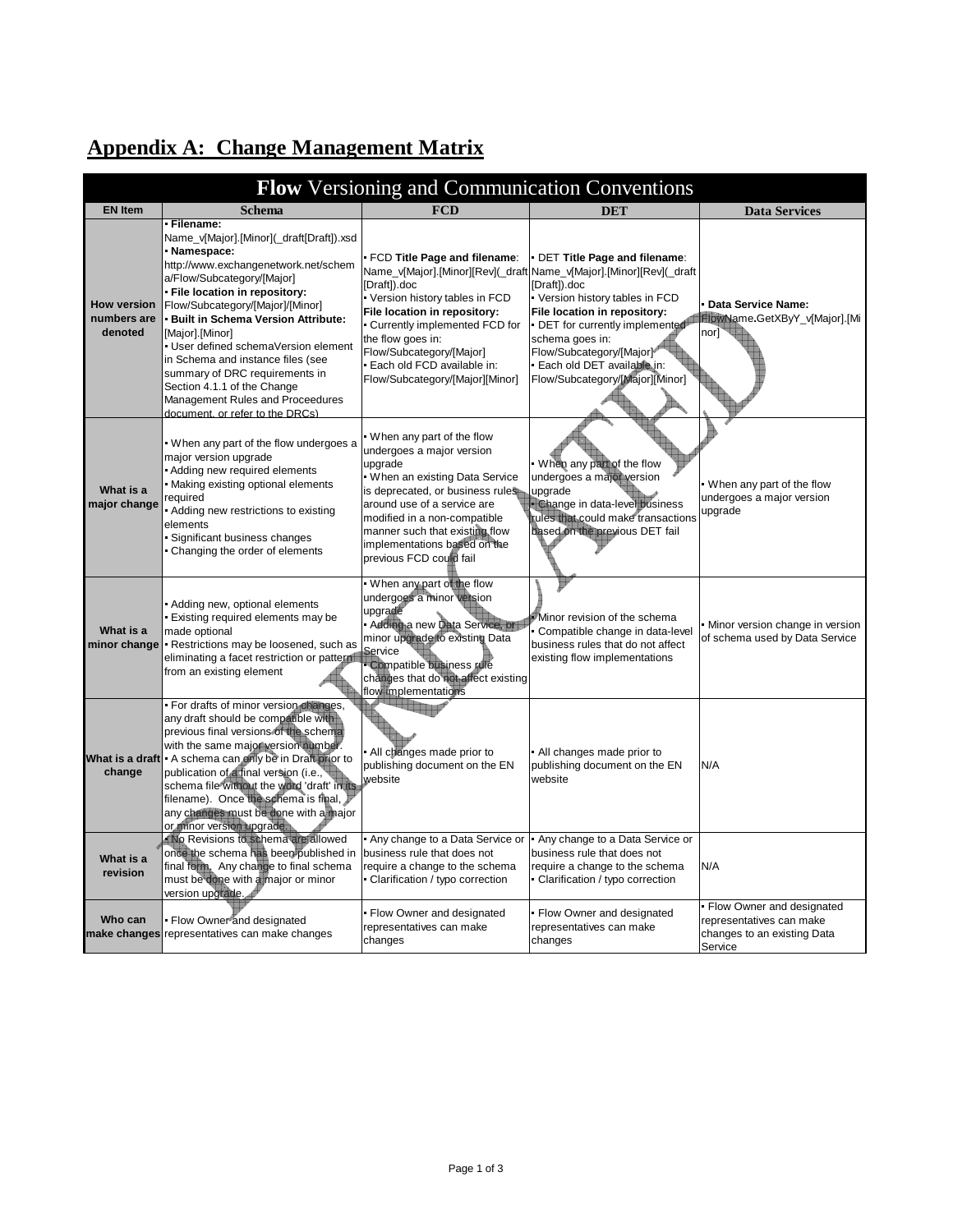| <b>Flow</b> Versioning and Communication Conventions (cont.) |                                                                                                                                                                                                                                                                                                                                                                                                                                                                               |                                                                                                                                                                         |                                                                                                                                                                                           |                                                                                                    |  |
|--------------------------------------------------------------|-------------------------------------------------------------------------------------------------------------------------------------------------------------------------------------------------------------------------------------------------------------------------------------------------------------------------------------------------------------------------------------------------------------------------------------------------------------------------------|-------------------------------------------------------------------------------------------------------------------------------------------------------------------------|-------------------------------------------------------------------------------------------------------------------------------------------------------------------------------------------|----------------------------------------------------------------------------------------------------|--|
| <b>EN Item</b>                                               | <b>Schema</b>                                                                                                                                                                                                                                                                                                                                                                                                                                                                 | <b>FCD</b>                                                                                                                                                              | <b>DET</b>                                                                                                                                                                                | <b>Data Services</b>                                                                               |  |
| notified                                                     | <b>Pre-</b> and <b>post-</b> change communication<br>with IPT and all flow partners required<br>for any change<br>Pre-change communciation with the<br>entire EN community via Network Alert<br>Who has to be for major changes, as appropriate<br>Post-change communication with the<br>entire EN community via the EN website<br>and repository required for major or<br>minor changes, with complete and<br>consistent documentation (see Flow<br>Documentation Checklist) | Isame communication<br>requirements as Schemal                                                                                                                          | Isame communication<br>requirements as Schemal                                                                                                                                            | Isame communication<br>requirements as Schemal                                                     |  |
| change                                                       | Who approves NTG through the Schema Conformance<br><b>Report Review process</b>                                                                                                                                                                                                                                                                                                                                                                                               | Flow Owner                                                                                                                                                              | <b>Flow Owner</b>                                                                                                                                                                         | Flow Owner                                                                                         |  |
| <b>Dependent</b><br>changed                                  | [Major or Minor] - DET, Schema<br>Change Control Spreadsheet, Data<br>Service Names, Flow Version History<br>resources that Tables in FCD, Schema Conformance<br>must also be Report, plus any other Schema<br>documentation (such as a Schema<br>User's Guide, if one exists)<br>[Draft] - None                                                                                                                                                                              | [Minor] - Flow Version History<br>Tables in FCD<br>[Major] - Flow Version History<br>Tables in FCD, plus Schema and<br>its dependents<br>[Rev] - None<br>[Draft] - None | [Minor] - Flow Version History<br>Tables in FOD.<br>[Major] <b>Flow Version History</b><br>Tables in FCD, plus Schema and<br>its dependents.<br>[Rev] <sup>4</sup> None<br>[Draft] - None | [Major or Minor] - Flow Version<br><b>History Tables in FCD, plus</b><br>Schema and its dependents |  |
|                                                              |                                                                                                                                                                                                                                                                                                                                                                                                                                                                               |                                                                                                                                                                         |                                                                                                                                                                                           |                                                                                                    |  |

 $\overrightarrow{C}$ 

|                                              | EN Standards & Infrastructure Versioning and Communication Conventions                                                                                                                                                                                                           |                                                                                                                                                                                                              |                                                                                                                                                                                 |                                                                                                                                                                                                                                       |
|----------------------------------------------|----------------------------------------------------------------------------------------------------------------------------------------------------------------------------------------------------------------------------------------------------------------------------------|--------------------------------------------------------------------------------------------------------------------------------------------------------------------------------------------------------------|---------------------------------------------------------------------------------------------------------------------------------------------------------------------------------|---------------------------------------------------------------------------------------------------------------------------------------------------------------------------------------------------------------------------------------|
| <b>EN Item</b>                               | <b>Node Functional Specification and</b><br><b>Protocol</b>                                                                                                                                                                                                                      | <b>EN Guidance Documents</b>                                                                                                                                                                                 | Shared EN Services (e.g.,<br>NAAS)                                                                                                                                              | <b>Shared Schema Components</b><br>(SSCs)                                                                                                                                                                                             |
| <b>How version</b><br>numbers are<br>denoted | Version information contained in<br>documentation (same as other EN<br>Guidance Documents) and EN WSDL<br>lfile.                                                                                                                                                                 | Document Title Page and<br>filename:<br>Name_v[Major].[Minor][Rev](_draft<br>(Draft) doc<br>Version history must be<br>recorded in a change history<br>table.                                                | Version numbers are noted in<br>supporting documentation (like EN<br>Guidance Documents) and, if<br>applicable, Data Service names,<br>schema, and other flow<br>documentation. | Filename:<br>SC_componentName_v[Major].[M<br>inor](_draft[Draft]).xsd<br><b>File Location in repository</b><br>Files in SC/<br><b>Built in SchemaVersion</b><br>Attribute: <schemaversion=<br>[Major].[Minor]&gt;</schemaversion=<br> |
| What is a<br>major change                    | A major change is a change to the<br>node specification or protocol, when<br>implemented, is mutually exclusive with<br>the existing EN configuration. If the new<br>node implementation requirements are<br>incompatible with previous<br>specifications, it is a major change. | A major change is an update<br>that introduces significant new<br>expectations of EN partners, or<br>significantly alters existing<br>quidance.                                                              | [same quidelines as the Node<br>Functional Specification and<br>Protocol]                                                                                                       | [same as other schema]                                                                                                                                                                                                                |
| What is a<br>minor change                    | A minor change to the node<br>specification or protocol is a compatible<br>enhancement or upgrade that does not<br>require changes to the existing node<br>implementation.                                                                                                       | A minor change is a limited<br>update of the document that adds<br>new detail or refines existing<br>quidance without reversing old<br>quidance or substantially<br>changing expectations of EN<br>partners. | [same guidelines as the Node<br>Functional Specification and<br>Protocol]                                                                                                       | [same as other schema]                                                                                                                                                                                                                |
| change                                       | What is a draft All changes made prior to publishing<br>final document on the EN website.                                                                                                                                                                                        | All changes made prior to<br>publishing final document on the<br><b>EN</b> website                                                                                                                           | All changes made prior to<br>publishing final document on the<br>EN website and making the new<br>service available on the EN.                                                  | [same as other schema]                                                                                                                                                                                                                |